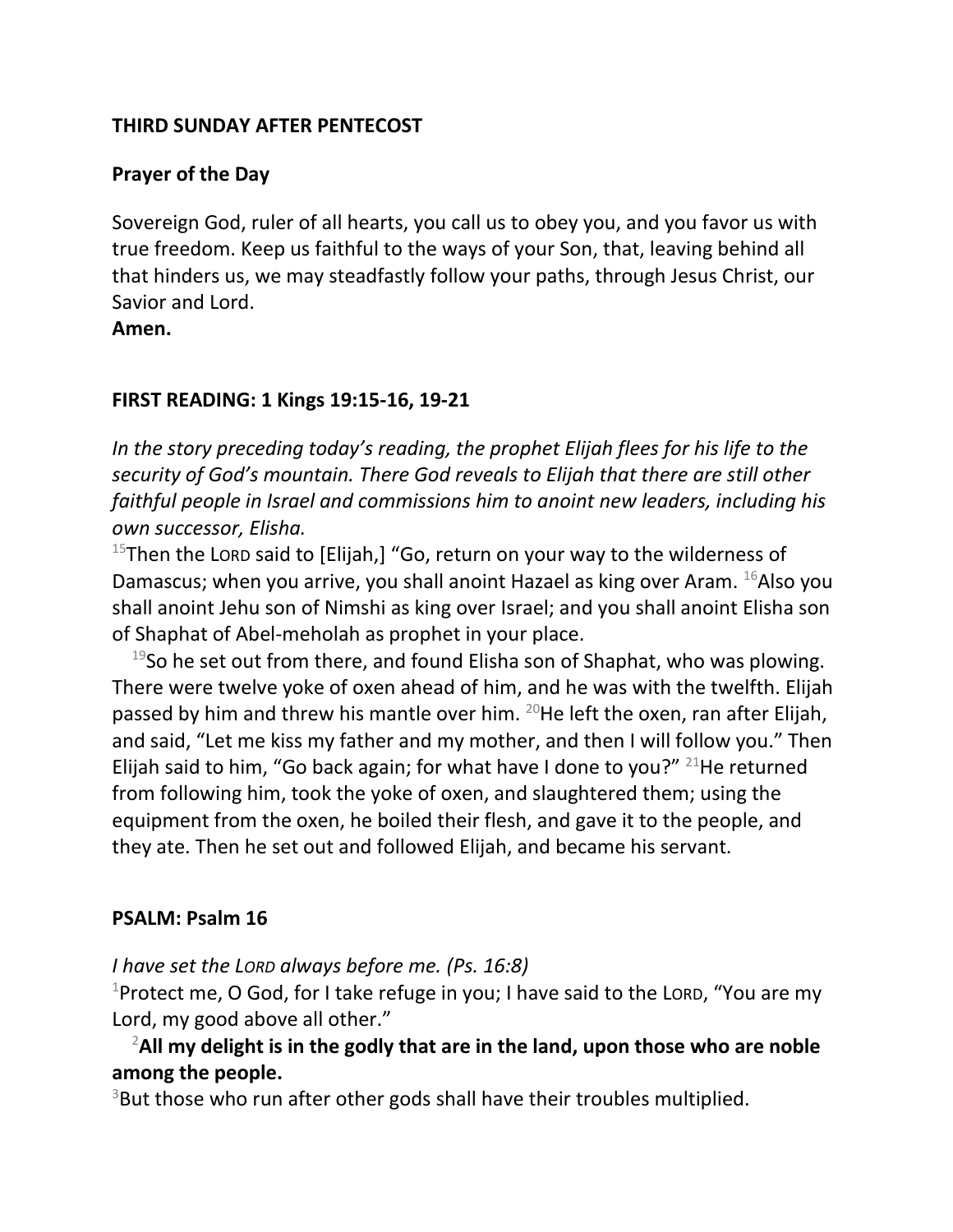4 **I will not pour out drink offerings to such gods, never take their names upon my lips.**

 $5$ O LORD, you are my portion and my cup; it is you who up hold my lot.

<sup>6</sup>**My boundaries enclose a pleasant land; indeed, I have a rich inheritance.**  $\frac{7}{1}$  will bless the Lord who gives me counsel; my heart teaches me night after night.

8 **I have set the LORD always before me; because God is at my right hand, I shall not be** 

## **shaken.**

 $9$ My heart, therefore, is glad, and my spirit rejoices; my body also shall rest in hope.

<sup>10</sup>**For you will not abandon me to the grave, nor let your holy one see the pit.**  $11$ You will show me the path of life; in your presence there is fullness of joy, and in your right hand are pleasures forevermore.

## **SECOND READING: Galatians 5:1, 13-25**

*For Paul, the freedom Christ gives is not permission to do whatever we want. It is the invitation to be what we could not be otherwise. The power and guidance of Christ's Holy Spirit produce a different kind of life, one marked by the fruit of this Holy Spirit.*

1 For freedom Christ has set us free. Stand firm, therefore, and do not submit again to a yoke of slavery.

 $13$ For you were called to freedom, brothers and sisters; only do not use your freedom as an opportunity for self-indulgence, but through love become slaves to one another.  $^{14}$  For the whole law is summed up in a single commandment, "You shall love your neighbor as yourself."  $15$ If, however, you bite and devour one another, take care that you are not consumed by one another.

<sup>16</sup>Live by the Spirit, I say, and do not gratify the desires of the flesh. <sup>17</sup>For what the flesh desires is opposed to the Spirit, and what the Spirit desires is opposed to the flesh; for these are opposed to each other, to prevent you from doing what you want.  $^{18}$ But if you are led by the Spirit, you are not subject to the law.  $^{19}$ Now the works of the flesh are obvious: fornication, impurity, licentiousness,  $^{20}$ idolatry, sorcery, enmities, strife, jealousy, anger, quarrels, dissensions, factions,  $^{21}$ envy, drunkenness, carousing, and things like these. I am warning you, as I warned you before: those who do such things will not inherit the kingdom of God.